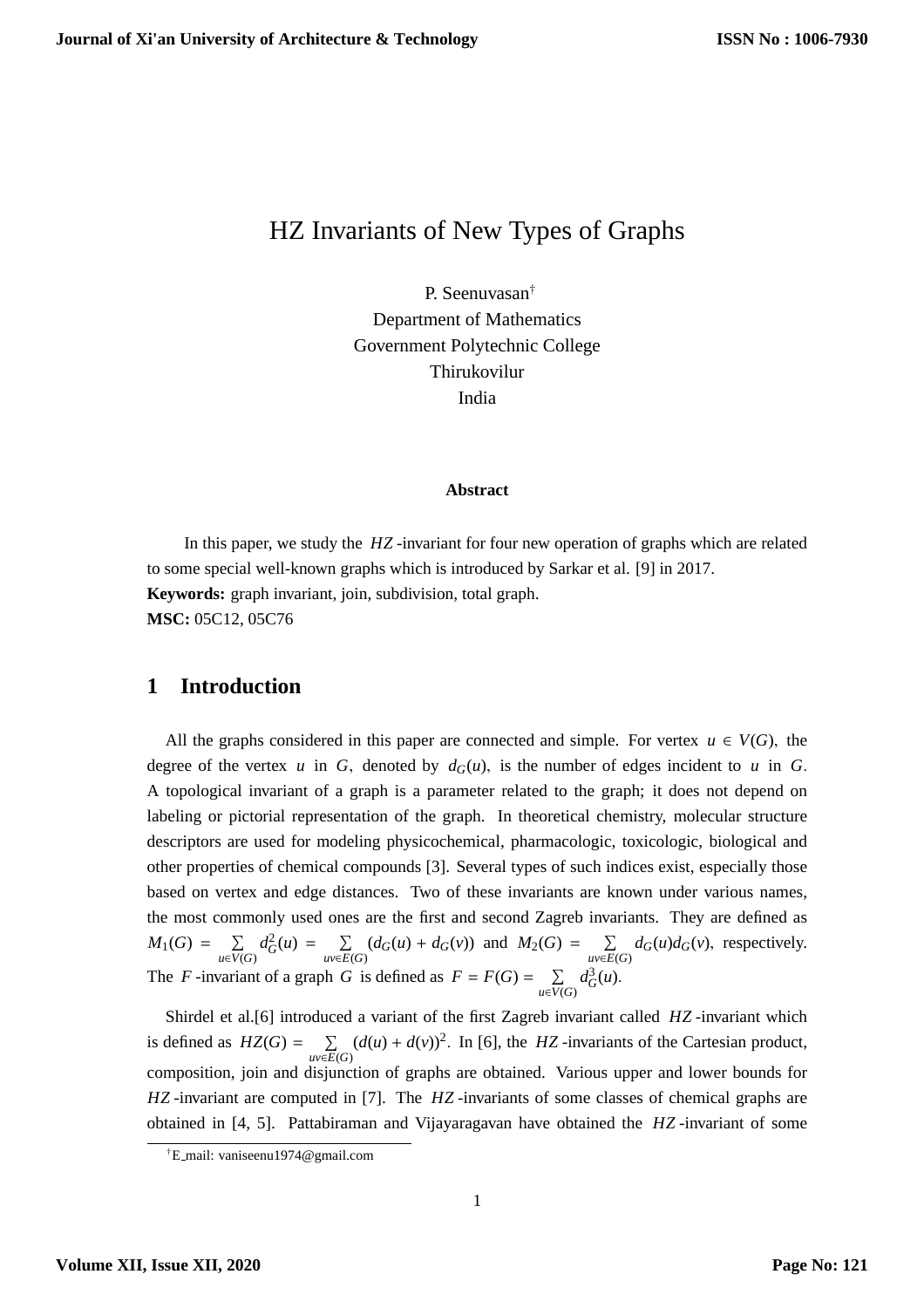special classes of graphs[8]. In this paper, we present the results for *HZ* -invariants of vertex join graphs.

### **2 Preliminaries**

For a connected graph *G*, there are four related graphs as follows:

(*i*) The subdivision graph *S* (*G*) is the graph obtained from *G* by replacing each edge of *G* by a path of length two.

(*ii*) *R*(*G*) is obtained from *G* by adding a new vertex corresponding to each edge of *G*, then joining each new vertex to the end vertices of the corresponding edge.

(*iii*) *Q*(*G*) is obtained from *G* by inserting a new vertex into each edge of *G*, then joining with edges those pairs of new vertices on adjacent edges of *G*.

 $(iv)$  The total graph  $T(G)$  has as its vertices the edges and vertices of *G*. Adjacency in  $T(G)$  is defined as adjacency or incidence for the corresponding elements of *G*.

The join of two graphs  $G_1$  and  $G_2$ , denoted by  $G_1 \vee G_2$ , is the union  $G_1 \cup G_2$  together with all the edges joining  $V(G_1)$  and  $V(G_2)$ . Eliasi and Taeri [1] introduced the four operations of the graphs based on the Cartesian product of two graphs. Sarala et al. [2] introduced the new operations of the graphs based on the composition of these graphs. In this sequence, Sarkar et al. [9] another type of operations of graphs based on join of graphs.

## **3 Vertex new join graphs**

Let  $G_1$  and  $G_2$  be two vertex disjoint graphs. The vertex  $S$  -join graph is obtained from  $S(G_1)$ and  $G_2$  by joining each vertex of  $V(G_1)$  to every vertex of  $G_2$  and is denoted by  $G_1 \vee_S G_2$ . Similarly, the *vertex R -join graph*, denoted by  $G \vee_S G_2$ , is obtained from  $R(G_1)$  and  $G_2$  by joining each vertex of  $V(G_1)$  to every vertex of  $G_2$ .

The proof of the following lemma is follows from the structure of the graphs *G*<sup>1</sup> ∨*<sup>S</sup> G*<sup>2</sup> and  $G_1$  ∨*R*  $G_2$ .

**Lemma 3.1.** *Let G*<sup>1</sup> *and G*<sup>2</sup> *be two connected graphs. Then*

(i) The degree of a vertex v in 
$$
G_1 \vee_S G_2
$$
 is  $d_{G_1 \vee_S G_2}(v) = \begin{cases} d_{G_1}(v) + |V(G_2)|, & \text{if } v \in V(G_1) \\ d_{G_2}(v) + |V(G_1)|, & \text{if } v \in V(G_2) \\ 2, & \text{if } v \in I(G_1). \end{cases}$   
\n(ii) The degree of a vertex v in  $G_1 \vee_R G_2$  is  $d_{G_1 \vee_R G_2}(v) = \begin{cases} d_{G_1}(v) + |V(G_2)|, & \text{if } v \in V(G_1) \\ d_{G_2}(v) + |V(G_1)|, & \text{if } v \in V(G_2) \\ 2, & \text{if } v \in I(G_1). \end{cases}$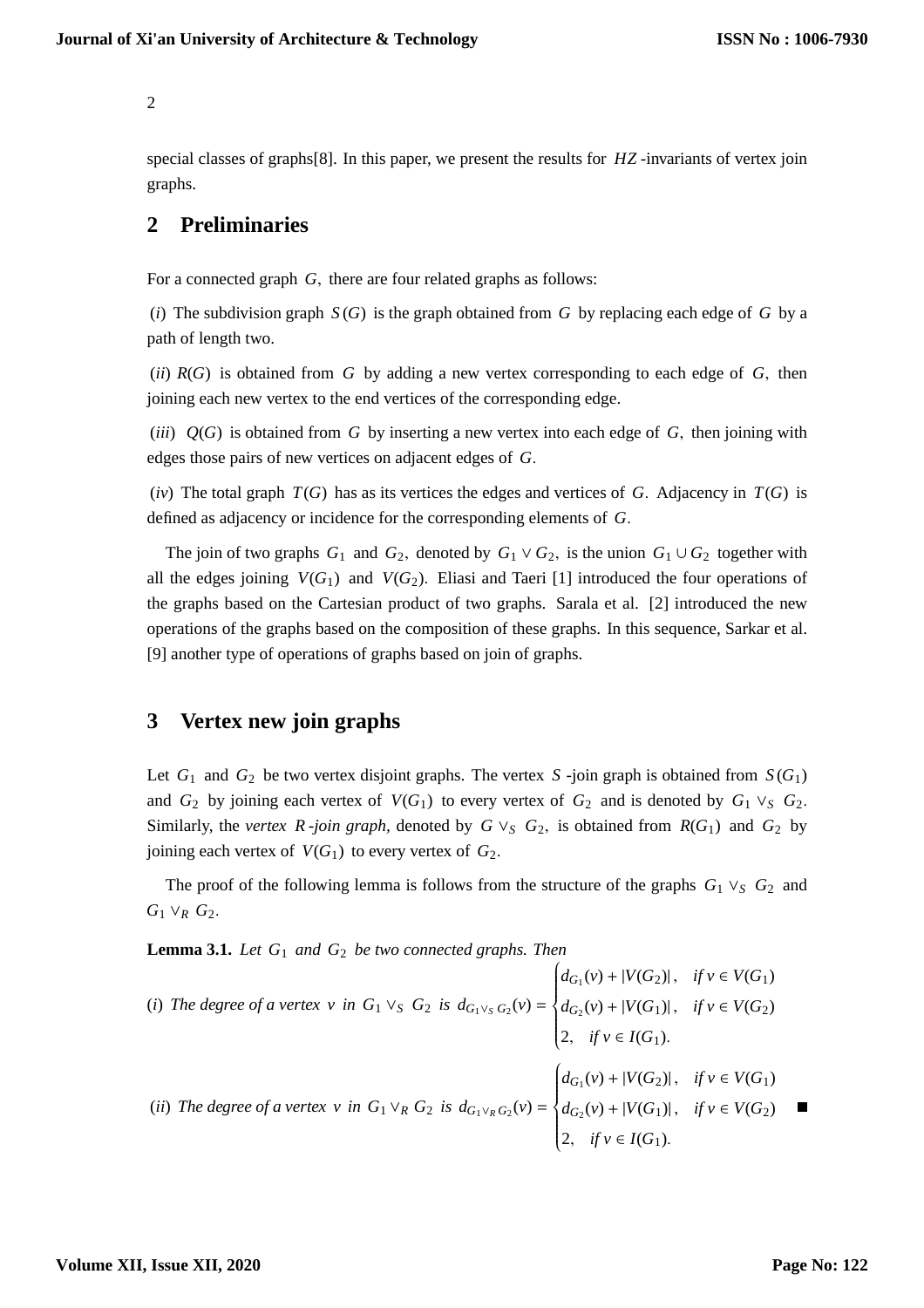**Lemma 3.2.** *[10] Let f be a convex function on the interval I and*  $x_1, x_2, \ldots, x_n \in I$ . *Then*  $f\left(\frac{x_1+x_2+...+x_n}{n}\right) \leq \frac{f(x_1)+f(x_2)+...f(x_n)}{n}$ , with equality if and only if  $x_1 = x_2 = ... = x_n$ .

Now we find the exact value of *HZ* -invariant of the graph  $G_1 \vee_S G_2$ .

**Theorem 3.3.** *Let*  $G_i$  *be a graph with n<sub>i</sub> vertices and m<sub>i</sub> edges, i* = 1, 2. *Then*  $HZ(G_1 \vee_S G_2)$  =  $HZ(G_2) + F(G_1) + (3n_2 + 4)M_1(G_1) + 5n_1M_1(G_2) + 4(n_1 + n_2)(m_1 + m_2) + 2m_1(4m_2 + (n_2 + 2)^2) +$  $4n_1^2m_2 + (n_1 + n_2)^2n_1n_2.$ 

**Proof.** From the definition of *HZ* -invariant, we have

$$
HZ(G_1 \vee_S G_2) = \sum_{uv \in E(G_1 \vee_S G_2)} \Big( d_{G_1 \vee_S G_2}(u) + d_{G_1 \vee_S G_2}(v) \Big)^2.
$$

The edge set of  $G_1 \vee_S G_2$  can be partitioned into three subsets, namely,

$$
E_1 = \{ uv \in E(G_1 \vee_S G_2) | uv \in E(S(G_1)) \},
$$
  
\n
$$
E_2 = \{ uv \in E(G_1 \vee_S G_2) | uv \in E(G_2) \} \text{ and}
$$
  
\n
$$
E_1 = \{ uv \in E(G_1 \vee_S G_2) | u \in V(G_1), v \in V(G_2) \}.
$$

The contribution of the edges in  $E_1$  to the *HZ* -invariant of  $G_1 \vee_S G_2$  is given by

$$
HZ(G_1 \vee_S G_2) = \sum_{uv \in E_1} (d_{G_1 \vee_S G_2}(u) + d_{G_1 \vee_S G_2}(v))^2
$$
  
= 
$$
\sum_{uv \in E(S(G_1))} (d_{G_1}(v) + n_2 + 2)^2
$$
, by Lemma 3.1(*i*)  
= 
$$
\sum_{v \in V(G_1)} d_{G_1}(v) (d_{G_1}(v)^2 + 2d_{G_1}(v)(n_2 + 2) + (n_2 + 2)^2)
$$

From the definitions of first Zagreb invariant and *F* -invariant, we have

$$
HZ(G_1\vee_S G_2) = F(G_1) + 2M_1(G_1)(n_2 + 2) + 2m_1(n_2 + 2)^2.
$$

Similarly, the contribution of the edges in  $E_2$  to the *HZ* -invariant of  $G_1 \vee_S G_2$  is given by

$$
HZ(G_1 \vee_S G_2) = \sum_{uv \in E_2} \left( d_{G_1 \vee_S G_2}(u) + d_{G_1 \vee_S G_2}(v) \right)^2
$$
  
= 
$$
\sum_{uv \in E(G_2)} \left( d_{G_2}(u) + n_1 + d_{G_2}(v) + n_1 \right)^2
$$
, by Lemma 3.1(*i*)  
= 
$$
\sum_{uv \in E(G_2)} \left( (d_{G_2}(u) + d_{G_2}(v))^2 + 4n_1^2 + 4n_1(d_{G_2}(u) + d_{G_2}(v)) \right)
$$

From the definition of first Zagreb invariant, we have

$$
= HZ(G_2) + 4n_1M_1(G_2) + 4n_1^2m_2.
$$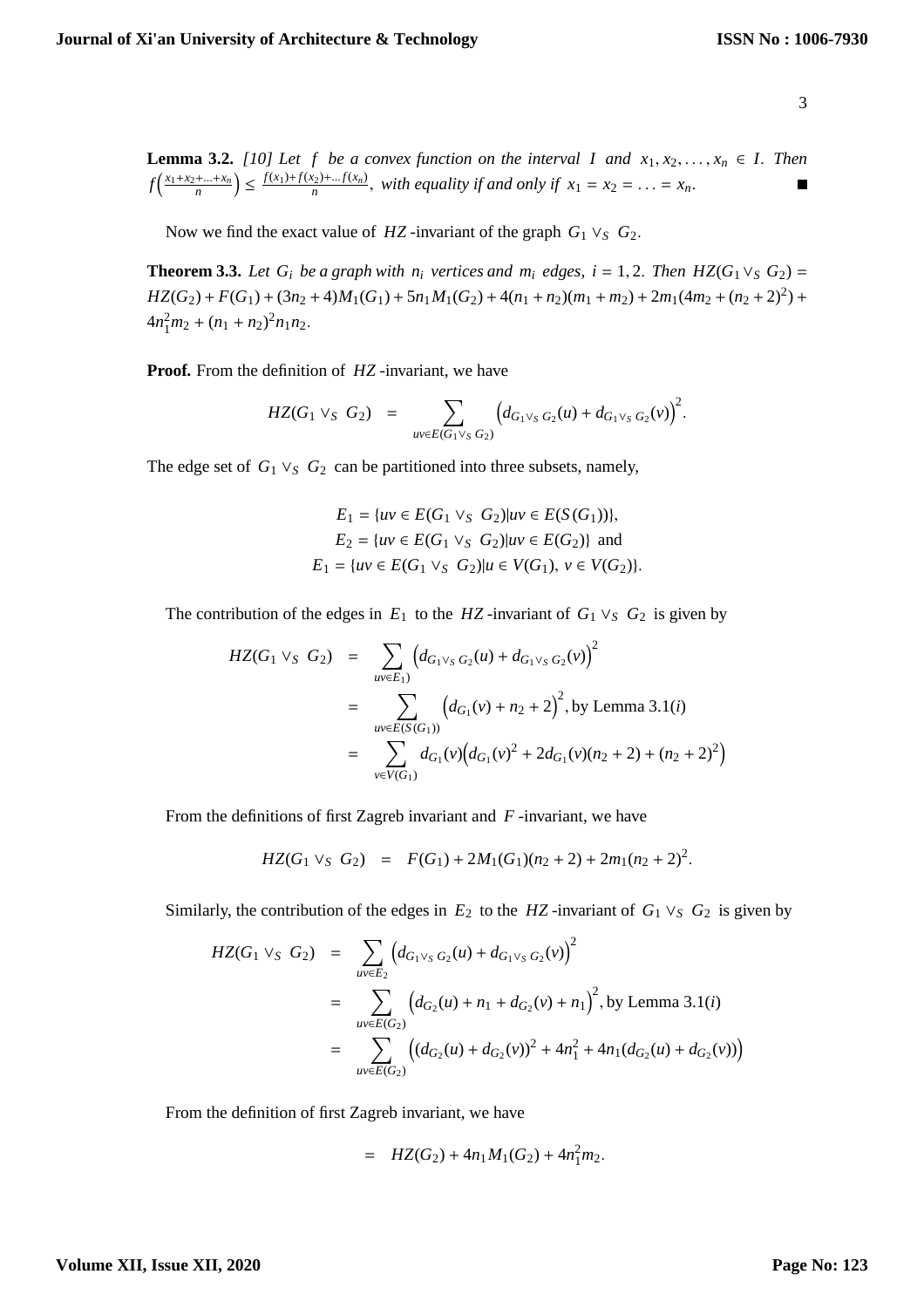Also, for the edges in  $E_3$ , contribution to the *HZ*-invariant of  $G_1 \vee_S G_2$  is given by

$$
HZ(G_1 \vee_S G_2) = \sum_{u \in V(G_1)} \sum_{v \in V(G_2)} (d_{G_1 \vee_S G_2}(u) + d_{G_1 \vee_S G_2}(v))^2
$$
  
\n
$$
= \sum_{u \in V(G_1)} \sum_{v \in V(G_2)} (d_{G_1}(u) + n_2 + d_{G_2}(v) + n_1)^2, \text{ by Lemma 3.1}(i)
$$
  
\n
$$
= \sum_{u \in V(G_1)} \sum_{v \in V(G_2)} (d_{G_1}(u)^2 + d_{G_2}(v)^2 + (n_1 + n_2)^2 + 2d_{G_1}(u)d_{G_2}(v) + 2d_{G_1}(u)(n_1 + n_2) + 2d_{G_2}(v)(n_1 + n_2))
$$
  
\n
$$
= n_2M_1(G_1) + n_1M_1(G_2) + n_1n_2(n_1 + n_2)^2 + 8m_1m_2 + 4(n_1 + n_2)(m_1 + m_2).
$$

The desired expression for the *HZ* -invariant of  $G_1 \vee_S G_2$  is obtained by summing the above three expression.

Next, we calculate the exact value for *HZ* -invariant of the graph  $G_1 \vee_R G_2$ .

**Theorem 3.4.** *Let*  $G_i$  *be a graph with*  $n_i$  *vertices and*  $m_i$  *edges,*  $i = 1, 2$ *. Then*  $HZ(G_1 \vee_R G_2) =$  $4HZ(G_1) + HZ(G_2) + (12n_2 + 16)M_1(G_1) + 5n_1M_1(G_2) + 4(n_1 + n_2)(2n_2m_1 + m_2n_1) + 16m_1m_2 +$  $(n_1 + n_2)^2 n_1 n_2 + n_2^2 (4m_1 + n_1) + 16n_2 m_1 + 4n_1^2 m_2.$ 

**Proof.** The edge set of  $G_1 \vee_R G_2$  can be partitioned into three subsets

$$
E_1 = \{ uv \in E(G_1 \vee_R G_2) | uv \in E(G_1) \},
$$
  
\n
$$
E_2 = \{ uv \in E(G_1 \vee_R G_2) | uv \in E(G_2) \},
$$
  
\n
$$
E_3 = \{ uv \in E(G_1 \vee_R G_2) | u \in I(G_1), v \in V(G_1) \} \text{ and }
$$
  
\n
$$
E_4 = \{ uv \in E(G_1 \vee_R G_2) | u \in V(G_1), v \in V(G_2) \}.
$$

The contribution of the edges in  $E_1$  to the *HZ* -invariant of  $G_1 \vee_R G_2$  is given by

$$
HZ(G_1 \vee_R G_2) = \sum_{uv \in E_1} (d_{G_1 \vee_R G_2}(u) + d_{G_1 \vee_R G_2}(v))^2
$$
  
= 
$$
\sum_{uv \in E(G_1)} (2d_{G_1}(u) + n_2 + 2d_{G_1}(v) + n_2)^2
$$
, by Lemma 3.1(*ii*)  
= 
$$
\sum_{uv \in E(G_1)} (4(d_{G_1}(u) + d_{G_1}(v))^2 + 8n_2(d_{G_1}(u) + d_{G_1}(v)) + 4n_2^2)
$$
  
= 
$$
4HM(G_1) + 8n_2M_1(G_1) + 4m_1n_2^2.
$$

The contribution of the edges in  $E_2$  to the *HZ* -invariant of  $G_1 \vee_R G_2$  is given by

$$
HZ(G_1 \vee_R G_2) = \sum_{uv \in E_2} \left( d_{G_1 \vee_R G_2}(u) + d_{G_1 \vee_R G_2}(v) \right)^2
$$
  
= 
$$
\sum_{uv \in E(G_2)} \left( d_{G_2}(u) + n_1 + d_{G_2}(v) + n_1 \right)^2
$$
, by Lemma 3.1(*ii*)  
= 
$$
\sum_{uv \in E(G_2)} \left( (d_{G_2}(u) + d_{G_2}(v))^2 + 4n_1^2 + 4n_1(d_{G_2}(u) + d_{G_2}(v)) \right)
$$
  
= 
$$
HZ(G_2) + 4n_1M_1(G_2) + 4n_1^2m_2.
$$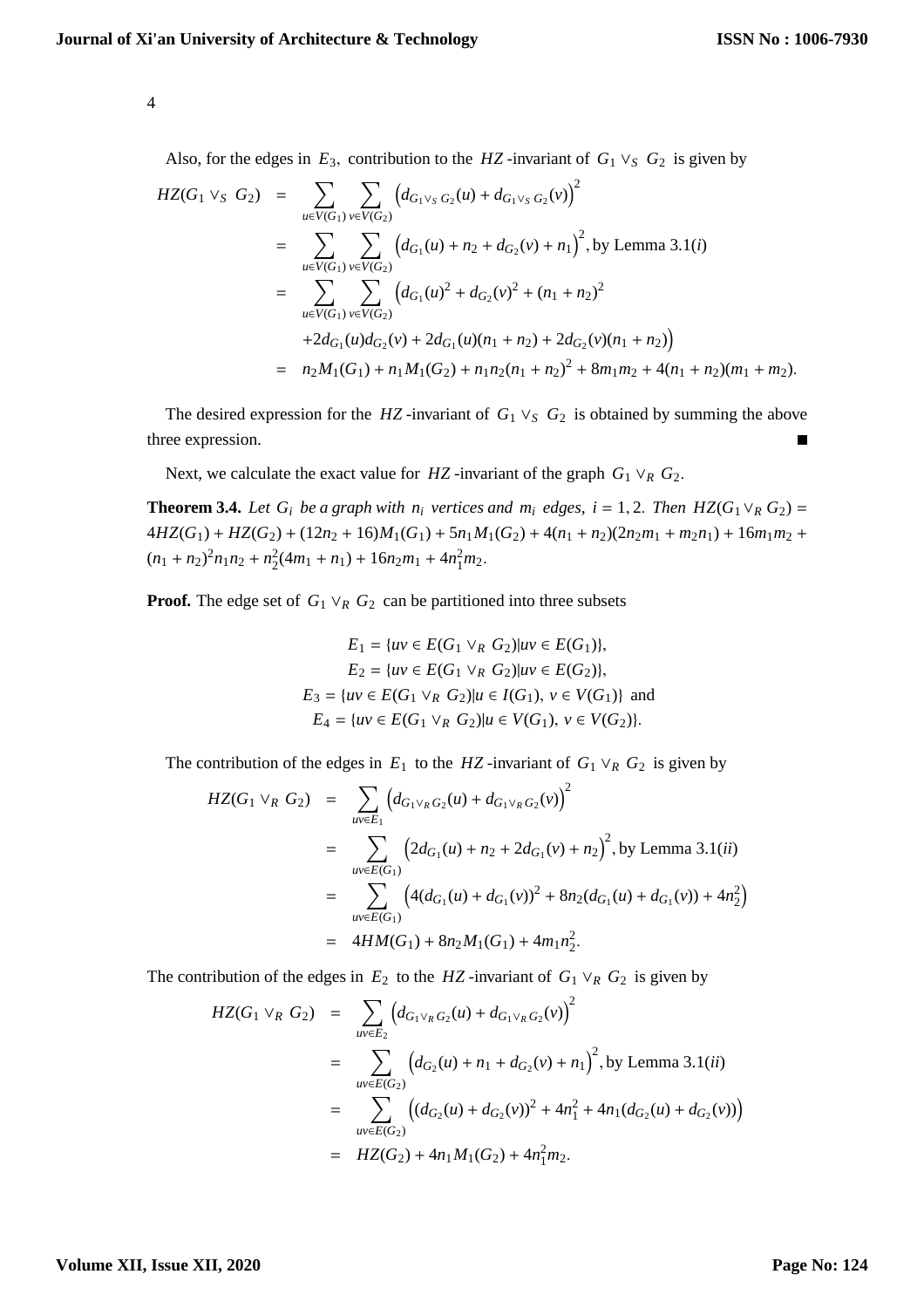The contribution of the edges in  $E_3$  to the *HZ* -invariant of  $G_1 \vee_R G_2$  is given by

$$
HZ(G_1 \vee_R G_2) = \sum_{u \in I(G_1), v \in V(G_1)} (d_{G_1 \vee_R G_2}(u) + d_{G_1 \vee_R G_2}(v))^2
$$
  
\n
$$
= \sum_{u \in I(G_1), v \in V(G_1)} (d_{I(G_1)}(u) + 2d_{G_1}(v) + n_2)^2, \text{ by Lemma 3.1(ii)}
$$
  
\n
$$
= \sum_{v \in V(G_1)} (2d_{G_1}(v) + 2d_{G_1}(v) + n_2)^2
$$
  
\n
$$
= \sum_{u \in I(G_1), v \in V(G_1)} (16d_{G_1}(v)^2 + 8n_2d_{G_1}(v) + n_2^2)
$$
  
\n
$$
= 16M_1(G_1) + n_1n_2^2 + 16m_1n_2.
$$

The contribution of the edges in  $E_4$  to the *HZ* -invariant of  $G_1 \vee_R G_2$  is given by

$$
HZ(G_1 \vee_R G_2) = \sum_{u \in V(G_1)} \sum_{v \in V(G_2)} \left( d_{G_1 \vee_R G_2}(u) + d_{G_1 \vee_R G_2}(v) \right)^2
$$
  
= 
$$
\sum_{u \in V(G_1)} \sum_{v \in V(G_2)} \left( 2d_{G_1}(u) + n_2 + d_{G_2}(v) + n_1 \right)^2
$$
, by Lemma 3.1(*ii*)  
= 
$$
4n_2 M_1(G_1) + n_1 M_1(G_2) + (n_1 + n_2)^2 n_1 n_2 + 16m_1 m_2
$$

$$
+ 4(n_1 + n_2)^2 (m_1 n_2 + n_1 m_2).
$$

By summing the above four expression, the desired expression for the *HZ* -invariant of  $G_1 \vee_R G_2$  is obtained.  $\blacksquare$ 

The vertex  $Q$ -join graph of  $G_1$  and  $G_2$  is obtained from  $Q(G_1)$  and  $G_2$  by joining each vertex of  $V(G_1)$  to every vertex of  $G_2$  and is denoted by  $G_1 \vee_Q G_2$ . Similarly, the vertex  $T$ -join graph, denoted by  $G \vee_T G_2$ , is obtained from  $T(G_1)$  and  $G_2$  by joining each vertex of  $V(G_1)$ to every vertex of  $G_2$ . The line graph  $L(G)$  of  $G$  is the graph whose vertices correspond to the edges of *G* with two vertices being adjacent if and only if the corresponding edges in *G* have a vertex in common.

The proof of the following lemma is follows from the structure of the graphs  $G_1 \vee_Q G_2$  and  $G_1 \vee_T G_2$ .

**Lemma 3.5.** *Let G*<sup>1</sup> *and G*<sup>2</sup> *be two connected graphs. Then*

(i) The degree of v in 
$$
G_1 \vee_Q G_2
$$
 is  $d_{G_1 \vee_Q G_2}(v) = \begin{cases} d_{G_1}(v) + |V(G_2)|, & \text{if } v \in V(G_1) \\ d_{G_2}(v) + |V(G_1)|, & \text{if } v \in V(G_2) \\ d_{G_1}(x) + d_{G_1}(y), & \text{if } e = xy \in I(G_1). \end{cases}$   
\n(ii) The degree of v in  $G_1 \vee_T G_2$  is  $d_{G_1 \vee_T G_2}(v) = \begin{cases} 2d_{G_1}(v) + |V(G_2)|, & \text{if } v \in V(G_1) \\ d_{G_2}(v) + |V(G_1)|, & \text{if } v \in V(G_2) \\ d_{G_1}(x) + d_{G_1}(y), & \text{if } e = xy \in I(G_1). \end{cases}$ 

Here we compute the exact values of *HZ* -invariant of the graphs  $G_1 \vee_Q G_2$  and  $G_1 \vee_T G_2$ .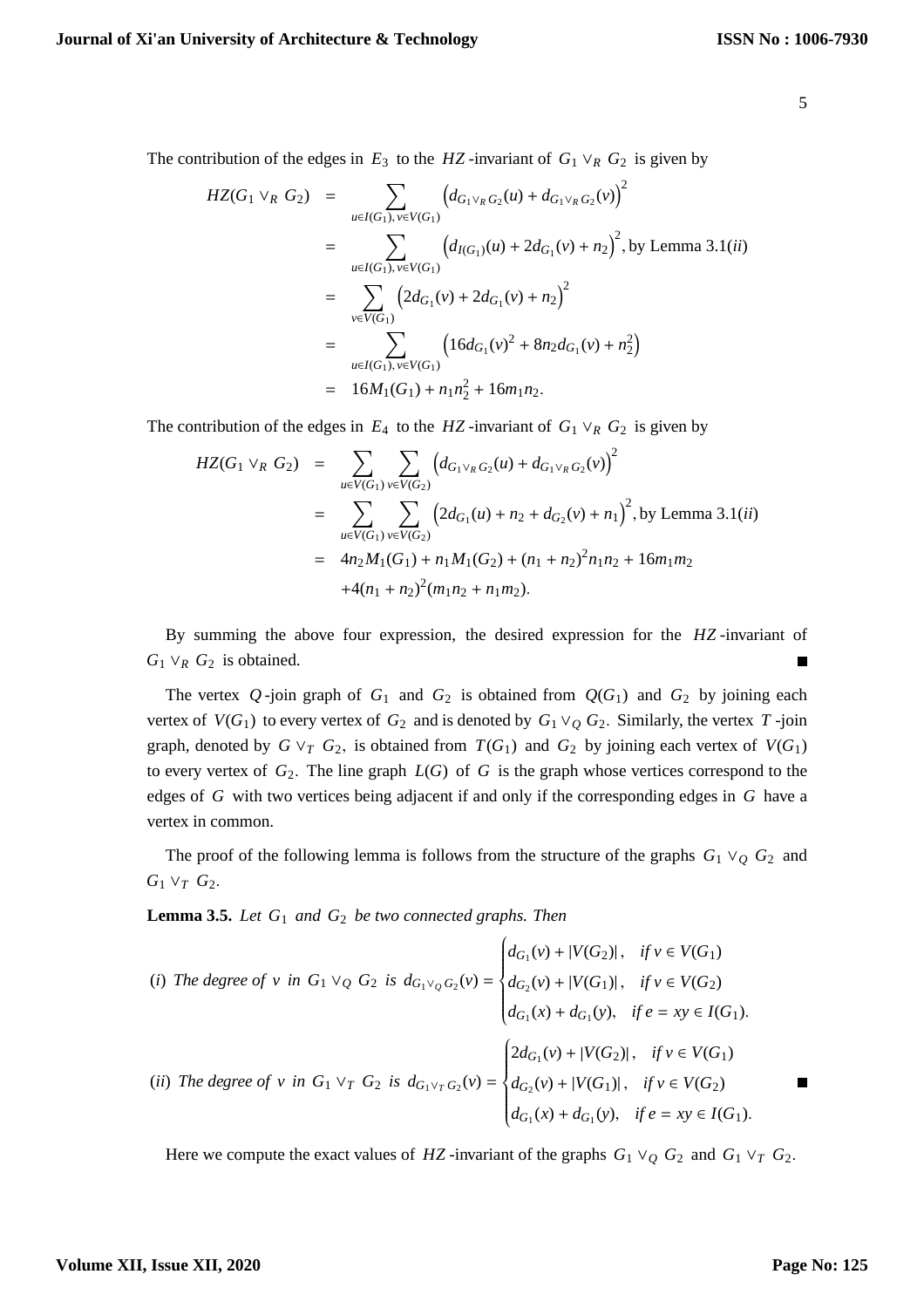**Theorem 3.6.** *Let*  $G_i$  *be a graph with n<sub>i</sub> vertices and m<sub>i</sub> edges, i* = 1, 2. *Then*  $HZ(G_1 \vee_O G_2)$  =  $HZ(L(G_1))$ +4 $HZ(G_1)$ + $HZ(G_2)$ +8 $F(G_1)$ +(9*n*<sub>2</sub> − 24) $M_1(G_1)$ +5*n*<sub>1</sub> $M_1(G_2)$ +16 $M_2(G_1)$ +16 $m_1$ +  $4(n_2^2m_1 + n_1^2m_2) + 8m_1m_2 + n_1n_2(n_1 + n_2)^2 + 4(n_1 + n_2)(m_1n_2 + m_2n_1).$ 

**Proof.** From the definition of *HZ* -invariant, we have

$$
HZ(G_1 \vee_Q G_2) = \sum_{uv \in E(G_1 \vee_Q G_2)} \Big( d_{G_1 \vee_Q G_2}(u) + d_{G_1 \vee_Q G_2}(v) \Big)^2.
$$

The edge set of  $G_1 \vee_Q G_2$  can be partitioned into three subsets

$$
E_1 = \{ uv \in E(G_1 \vee_Q G_2) | u, v \in I(G_1) \},
$$
  
\n
$$
E_2 = \{ uv \in E(G_1 \vee_Q G_2) | u \in V(G_1), v \in I(G_1) \},
$$
  
\n
$$
E_3 = \{ uv \in E(G_1 \vee_Q G_2) | uv \in E(G_2) \} \text{ and}
$$
  
\n
$$
E_4 = \{ uv \in E(G_1 \vee_Q G_2) | u \in V(G_1), v \in V(G_2) \}.
$$

The contribution of the edges in  $E_1$  to the *HZ* -invariant of  $G_1 \vee_Q G_2$  is given by

$$
HZ(G_1 \vee_Q G_2) = \sum_{u,v \in I(G_1)} (d_{G_1 \vee_Q G_2}(u) + d_{G_1 \vee_Q G_2}(v))^2
$$
  
\n
$$
= \sum_{u,v \in I(G_1)} (d_{I(G_1)}(u) + d_{I(G_1)}(v))^2, \text{ by Lemma 3.5(i)}
$$
  
\n
$$
= \sum_{uv,vw \in E(G_1)} (d_{G_1}(u) + d_{G_1}(v) + d_{G_1}(v) + d_{G_1}(w))^2
$$
  
\n
$$
= \sum_{ev,v \in E(G_1)} (d_{L(G_1)}(e) + d_{L(G_1)}(f) + 4)^2
$$
  
\n
$$
= \sum_{e,f \in E(L(G_1))} ((d_{L(G_1)}(e) + d_{L(G_1)}(f))^2 + (d_{L(G_1)}(e) + d_{L(G_1)}(f)) + 16)
$$
  
\n
$$
= HZ(L(G_1)) + 8M_1(L(G_1)) + 16 |E(L(G_1))|.
$$

Using  $M_1(L(G_1)) = F(G_1) - 4M_1(G_1) + 2M_2(G_1) + 4m_1$  and  $|E(L(G_1))| = \frac{M_1(G_1)}{2}$  $\frac{(G_1)}{2} - m_1$ , we obtain  $HZ(G_1 \vee_{\Omega} G_2) = HZ(I(G_1)) + 8F(G_1) - 24M_1(G_1) + 16M_2(G_1) + 16m$ 

$$
IL(G_1 \vee Q \cup Z) = IL(L(G_1)) + \delta \Gamma(G_1) - 24M[(G_1) + 10M2(G_1) + 10M].
$$

Similarly, the contribution of the edges in  $E_2$  to the *HZ* -invariant of  $G_1 \vee_Q G_2$  is given by

$$
HZ(G_1 \vee_Q G_2) = \sum_{u \in V(G_1)} \sum_{v \in I(G_1)} (d_{G_1 \vee_Q G_2}(u) + d_{G_1 \vee_Q G_2}(v))^2
$$
  
= 
$$
\sum_{u \in V(G_1)} \sum_{v \in I(G_1)} (d_{G_1}(u) + d_{I(G_1)}(v))^2
$$
  
= 
$$
\sum_{uv \in E(G_1)} (d_{G_1}(u) + n_2 + d_{G_1}(v) + n_2 + d_{G_1}(u) + d_{G_1}(v))^2
$$
, by Lemma 3.5(*i*)  
= 4HM(G<sub>1</sub>) + 4n<sub>2</sub><sup>2</sup>m<sub>1</sub> + 8n<sub>2</sub>M<sub>1</sub>(G<sub>1</sub>).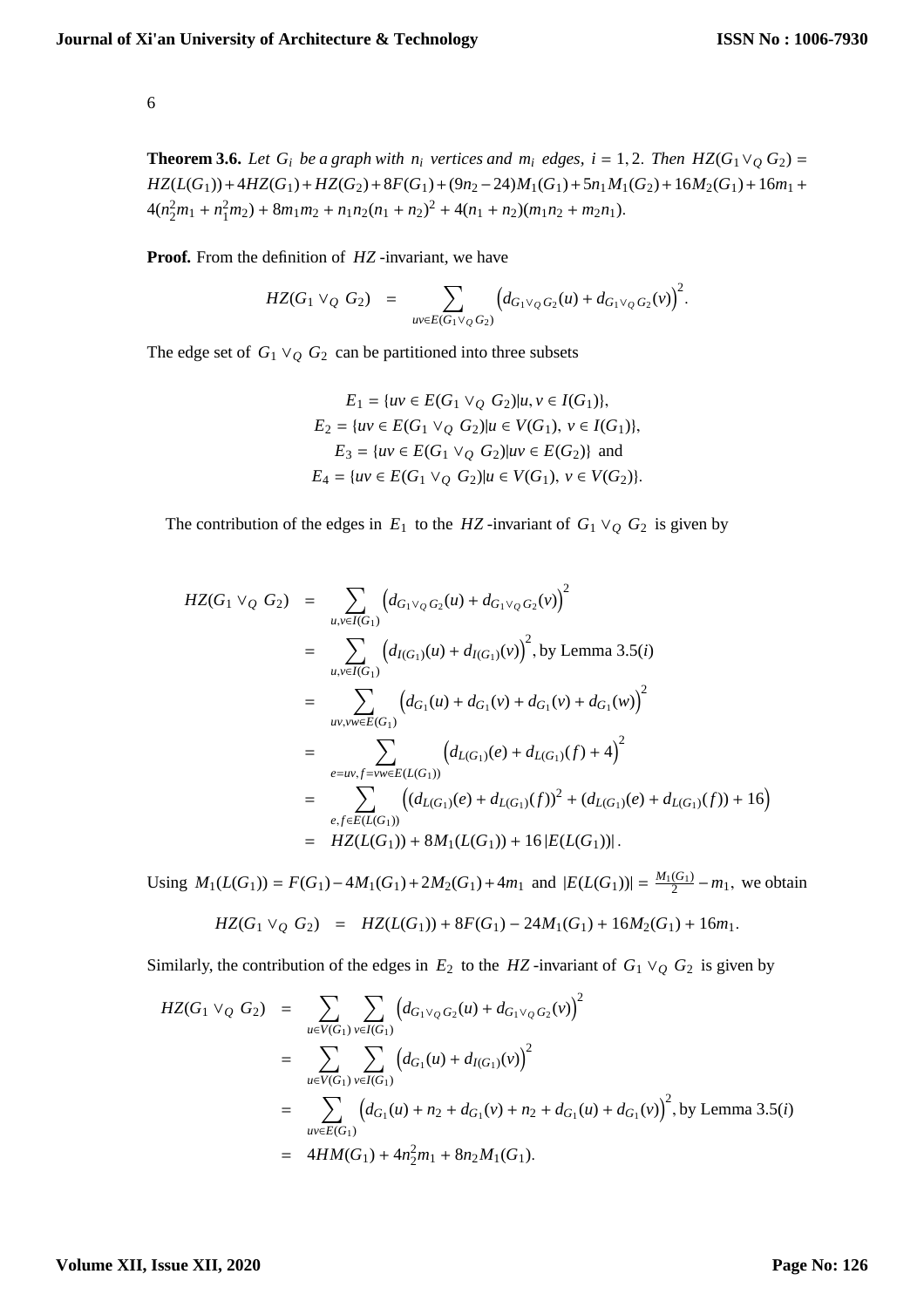The contribution of the edges in  $E_3$  to the *HZ* -invariant of  $G_1 \vee_Q G_2$  is given by

$$
HZ(G_1 \vee_Q G_2) = \sum_{uv \in E(G_2)} (d_{G_1 \vee_Q G_2}(u) + d_{G_1 \vee_Q G_2}(v))^2
$$
  
= 
$$
\sum_{uv \in E(G_2)} (d_{G_2}(u) + n_1 + d_{G_2}(v) + n_1)^2
$$
, by Lemma 3.5(*i*)  
= 
$$
\sum_{uv \in E(G_2)} ((d_{G_2}(u) + d_{G_2}(v))^2 + 4n_1^2 + 4n_1(d_{G_2}(u) + d_{G_2}(v)))
$$
  
= 
$$
HZ(G_2) + 4n_1M_1(G_2) + 4n_1^2m_2.
$$

Also, the contribution of the edges in  $E_4$  to the *HZ*-invariant of  $G_1 \vee_Q G_2$  is given by

$$
HZ(G_1 \vee_Q G_2) = \sum_{u \in V(G_1)} \sum_{v \in V(G_2)} \left( d_{G_1 \vee_Q G_2}(u) + d_{G_1 \vee_Q G_2}(v) \right)^2
$$
  
\n
$$
= \sum_{u \in V(G_1)} \sum_{v \in V(G_2)} \left( d_{G_1}(u) + n_2 + d_{G_2}(v) + n_1 \right)^2, \text{ by Lemma 3.5(i)}
$$
  
\n
$$
= \sum_{u \in V(G_1)} \sum_{v \in V(G_2)} \left( d_{G_1}(u)^2 + d_{G_2}(v)^2 + (n_1 + n_2)^2 + 2d_{G_1}(u)d_{G_2}(v) + 2d_{G_1}(u)(n_1 + n_2) + 2d_{G_2}(v)(n_1 + n_2) \right)^2
$$
  
\n
$$
= n_2M_1(G_1) + n_1M_1(G_2) + n_1n_2(n_1 + n_2)^2 + 8m_1m_2 + 4(n_1 + n_2)(m_1 + m_2).
$$

The desired expression for the *HZ* -invariant of  $G_1 \vee_{Q} G_2$  is obtained by summing the above four expression.

**Theorem 3.7.** *Let*  $G_i$  *be a graph with n<sub>i</sub> vertices and m<sub>i</sub> edges, i* = 1, 2. *Then*  $HZ(G_1 \vee_T G_2)$  =  $HZ(l(G_1)) + 8F(G_1) + 16M_2(G_1) + 13HM(G_1) + HZ(G_2) + 24(n_2+1)M_1(G_1) + 5n_1M_1(G_2) + 16m_1 +$  $16m_1m_2 + n_1n_2(n_1 + n_2)^2 + 4(n_1 + n_2)(2n_2m_1 + n_1m_2) + 4n_2^2(2m_1 + m_2).$ 

**Proof.** The edge set of  $G_1 \vee_T G_2$  can be partitioned into five subsets

$$
E_1 = \{ uv \in E(G_1 \vee_T G_2) | u, v \in I(G_1) \},
$$
  
\n
$$
E_2 = \{ uv \in E(G_1 \vee_T G_2) | u \in V(G_1), v \in I(G_1) \},
$$
  
\n
$$
E_3 = \{ uv \in E(G_1 \vee_T G_2) | uv \in E(G_2) \},
$$
  
\n
$$
E_4 = \{ uv \in E(G_1 \vee_T G_2) | u \in V(G_1), v \in V(G_2) \} \text{ and }
$$
  
\n
$$
E_5 = \{ uv \in E(G_1 \vee_T G_2) | uv \in E(G_1) \}
$$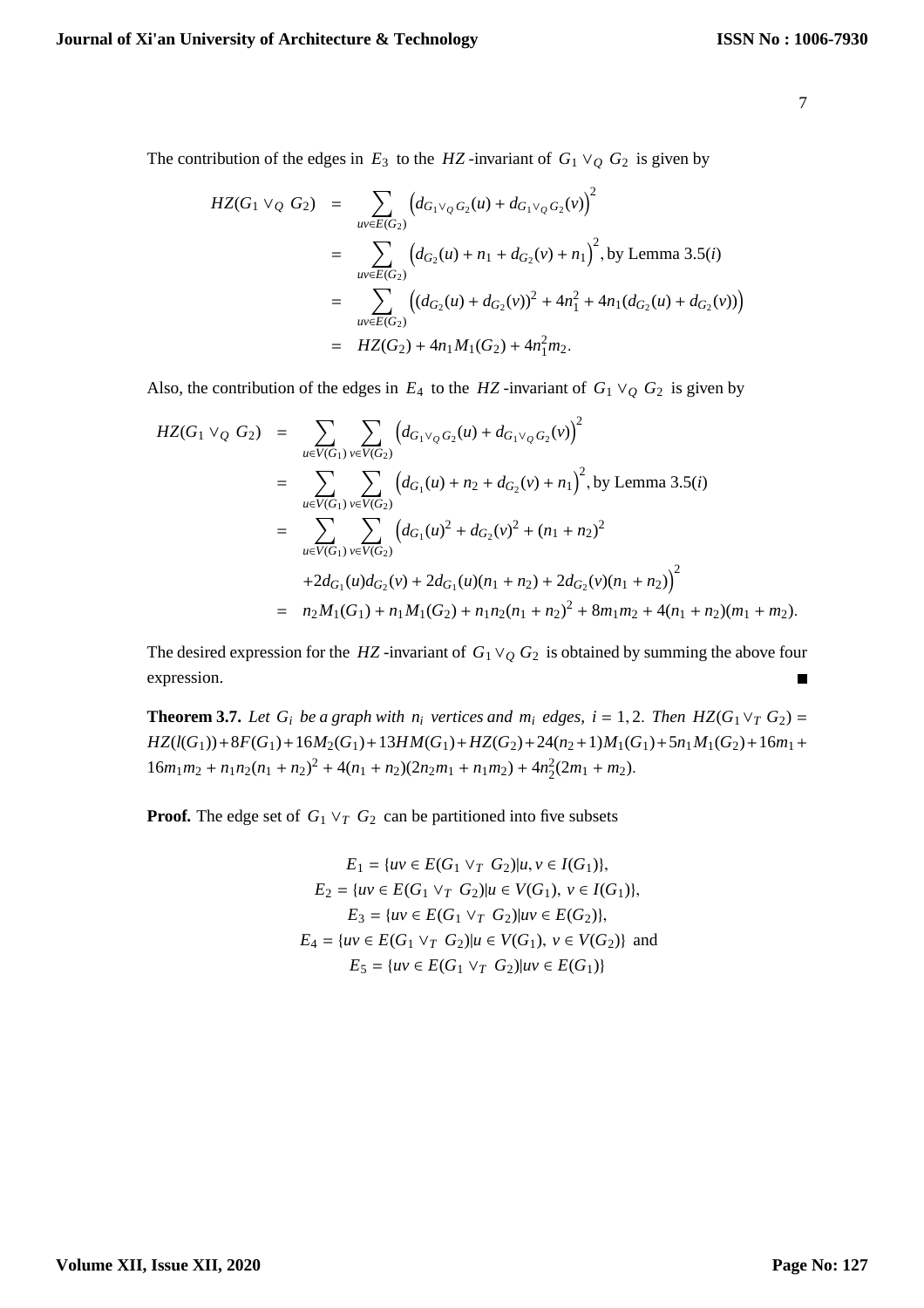The contribution of the edges in  $E_1$  to the *HZ* -invariant of  $G_1 \vee_T G_2$  is given by

$$
HZ(G_1 \vee_T G_2) = \sum_{u,v \in I(G_1)} (d_{G_1 \vee_T G_2}(u) + d_{G_1 \vee_T G_2}(v))^2
$$
  
\n
$$
= \sum_{u,v \in I(G_1)} (d_{I(G_1)}(u) + d_{I(G_1)}(v))^2
$$
  
\n
$$
= \sum_{u,v,w \in E(G_1)} (d_{G_1}(u) + d_{G_1}(v) + d_{G_1}(v) + d_{G_1}(w))^2
$$
  
\n
$$
= \sum_{e=uv,f=w \in L(G_1)} (d_{L(G_1)}(e) + d_{L(G_1)}(f) + 4)^2
$$
  
\n
$$
= \sum_{e,f \in L(G_1)} ((d_{L(G_1)}(e) + d_{L(G_1)}(f))^2 + (d_{L(G_1)}(e) + d_{L(G_1)}(f)) + 16)
$$
  
\n
$$
= HZ(L(G_1)) + 8M_1(L(G_1)) + 16|E(L(G_1))|
$$
  
\n
$$
= HZ(L(G_1)) + 8F(G_1) - 24M_1(G_1) + 16M_2(G_1) + 16m_1.
$$

The contribution of the edges in  $E_2$  to the *HZ* -invariant of  $G_1 \vee_T G_2$  is given by

$$
HZ(G_1 \vee_T G_2) = \sum_{u \in V(G_1)} \sum_{v \in I(G_1)} (d_{G_1 \vee_T G_2}(u) + d_{G_1 \vee_T G_2}(v))^2
$$
  
\n
$$
= \sum_{u \in V(G_1)} \sum_{v \in I(G_1)} (d_{G_1}(u) + d_{I(G_1)}(v))^2
$$
  
\n
$$
= \sum_{uv \in E(G_1)} (2d_{G_1}(u) + n_2 + 2d_{G_1}(v) + n_2 + d_{G_1}(u) + d_{G_1}(v))^2
$$
  
\n
$$
= 9HM(G_1) + 4n_2^2m_1 + 12n_2M_1(G_1).
$$

The contribution of the edges in  $E_3$  to the *HZ* -invariant of  $G_1 \vee_T G_2$  is given by

$$
HZ(G_1 \vee_T G_2) = \sum_{uv \in E(G_2)} (d_{G_1 \vee_T G_2}(u) + d_{G_1 \vee_T G_2}(v))^2
$$
  
= 
$$
\sum_{uv \in E(G_2)} (d_{G_2}(u) + n_1 + d_{G_2}(v) + n_1)^2
$$
  
= 
$$
\sum_{uv \in E(G_2)} ((d_{G_2}(u) + d_{G_2}(v))^2 + 4n_1^2 + 4n_1(d_{G_2}(u) + d_{G_2}(v)))
$$
  
= 
$$
HZ(G_2) + 4n_1M_1(G_2) + 4n_1^2m_2.
$$

The contribution of the edges in  $E_4$  to the *HZ* -invariant of  $G_1 \vee_T G_2$  is given by

$$
HZ(G_1 \vee_T G_2) = \sum_{u \in V(G_1)} \sum_{v \in V(G_2)} \left( d_{G_1 \vee_T G_2}(u) + d_{G_1 \vee_T G_2}(v) \right)^2
$$
  
= 
$$
\sum_{u \in V(G_1)} \sum_{v \in V(G_2)} \left( 2d_{G_1}(u) + n_2 + d_{G_2}(v) + n_1 \right)^2
$$
  
= 
$$
4n_2 M_1(G_1) + n_1 M_1(G_2) + n_1 n_2 (n_1 + n_2)^2
$$
  
+ 
$$
16m_1 m_2 + 4(n_1 + n_2)(2m_1 n_2 + m_2 n_1).
$$